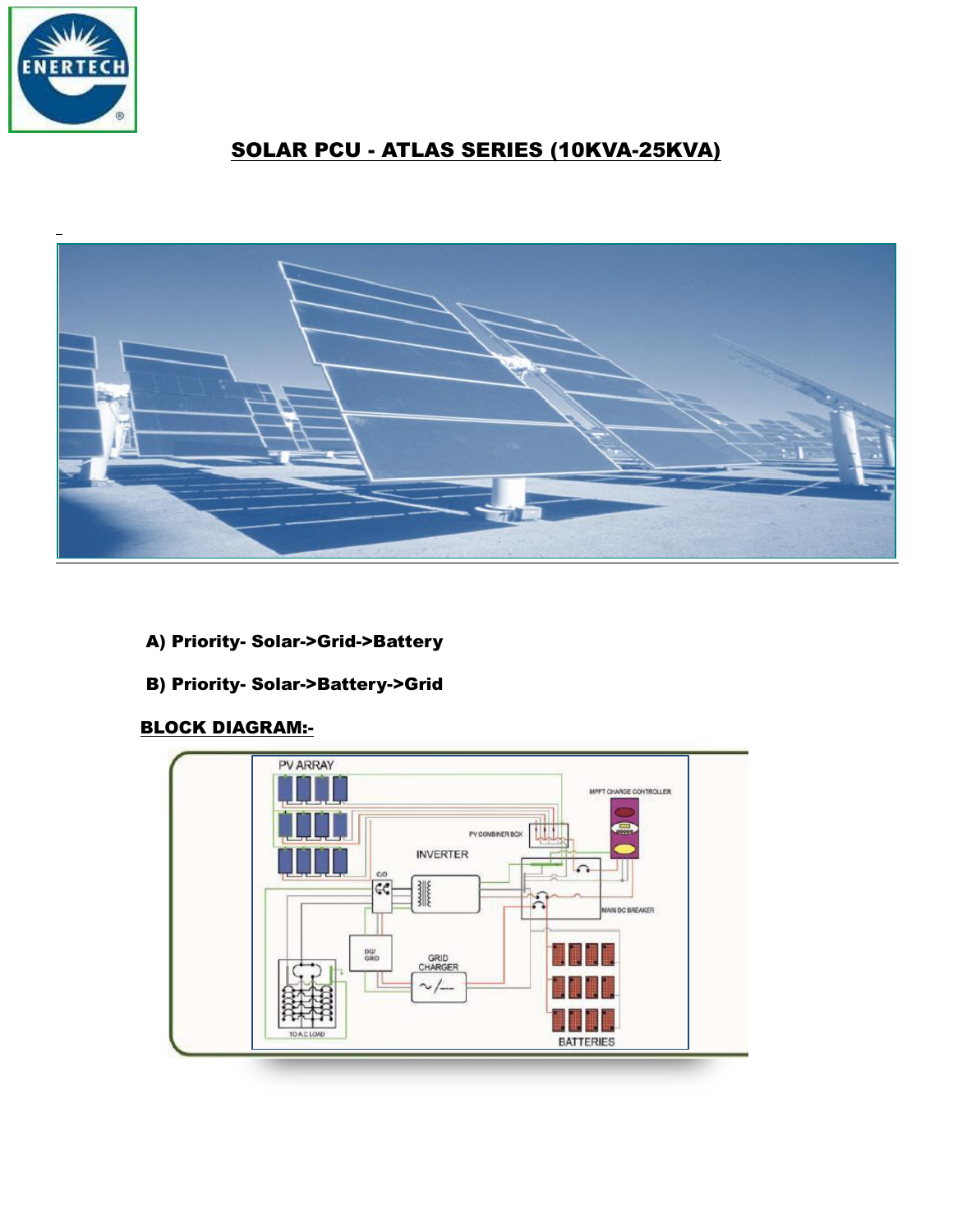### OPERATIONAL SEQUENCE FOR SOLAR OFF GRID INVERTER:-

**A) Priority- (solar-grid-battery) (NO CHANGE OVER)**

#### **B) Priority- (solar-battery-grid) (NO CHANGE OVER)**

## **A)**

- When solar energy is sufficient then total o/p load will operate on solar through MPPT & Inverter. Excess solar power will charge batteries.
- When solar energy is weak then inverter is taking DC source from solar & balance from grid.
- When solar energy is absent then the entire load is working on grid via grid charger.
- When grid is absent then the load will be shifted onto batteries and moment the grid energy resumes load will be shifted back to grid. During this sequence any discharge of batteries will be refurbished via grid & available solar.
- All the operational logic will work with a zero transfer time for sensitive loads.

 **B)**

- When solar energy is sufficient then total o/p load will operate on solar through MPPT & Inverter. Excess solar power will charge batteries.
- When solar energy is weak then inverter is taking DC source from solar & balance from batteries.
- When batteries reach 75% discharge level (25% kept as a buffer) the o/p load is shifted to grid without any change over time.
- After shifting load to grid the batteries are charged from solar energy and if solar energy not sufficient to charge the batteries, then remaining DC power is taken from grid charger. Once the batteries are fully charged then load is shifted back onto battery backup from grid.
- During changeover of load from battery backup to grid supply (i.e 75% battery discharged) and if grid supply is absent then load is shifted to inverter to use buffer battery backup (i.e balance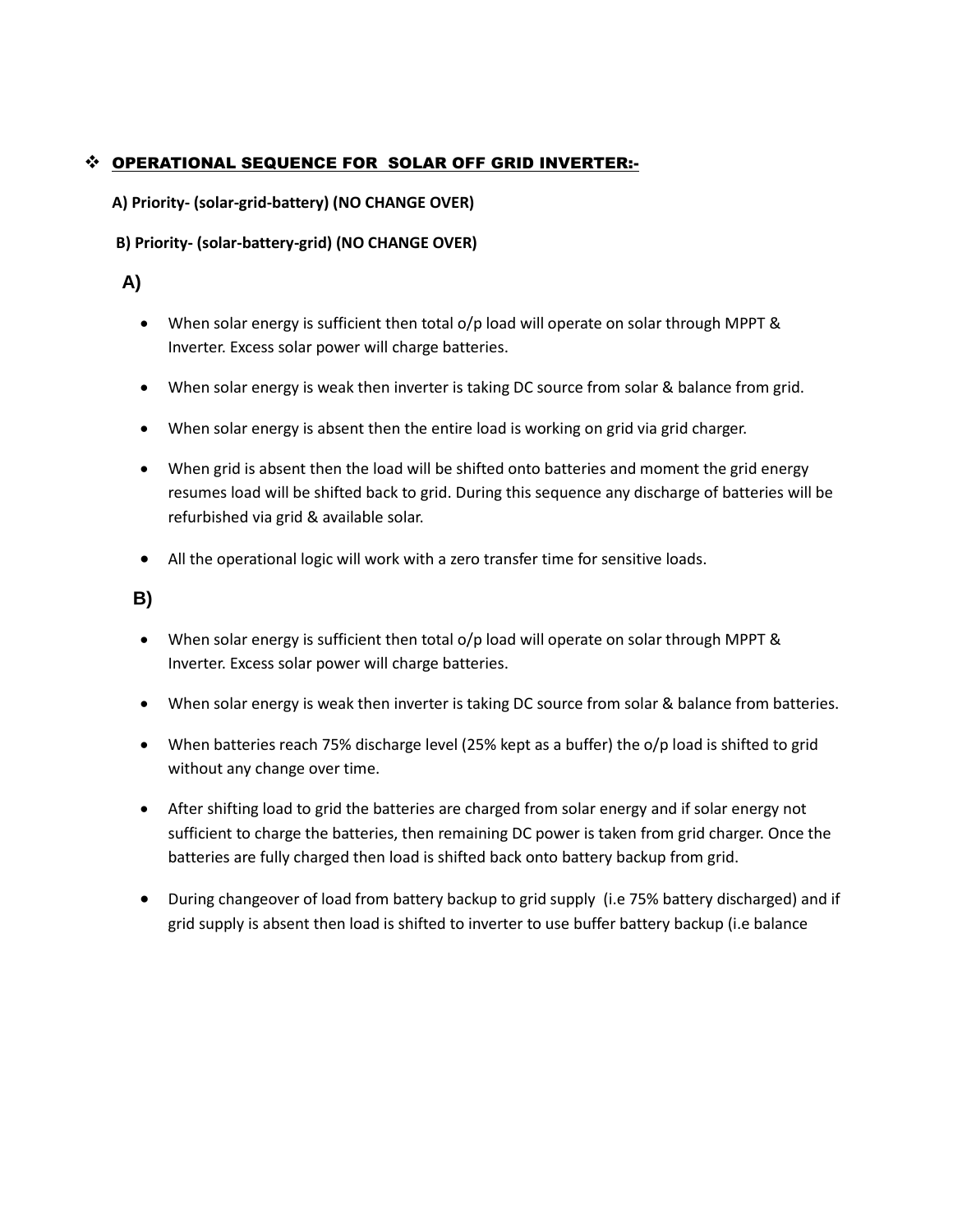| <b>MODEL</b>                 | <b>ENERTECH ATLAS SERIES</b>                         |             |                     |             |                |  |  |
|------------------------------|------------------------------------------------------|-------------|---------------------|-------------|----------------|--|--|
| <b>Rating</b>                | 10KVA                                                | 15KVA       | 20KVA               | 25KVA       |                |  |  |
| <b>DC Voltage</b>            | <b>240V</b>                                          | <b>240V</b> | <b>240V</b>         | <b>240V</b> |                |  |  |
| <b>Solar Voltage range</b>   | 280V-500V                                            |             |                     |             |                |  |  |
| <b>Charge Controller</b>     | <b>MPPT based Charge Controller</b>                  |             |                     |             |                |  |  |
| <b>MPPT Rating</b>           | <b>KVA=KW</b> as per rating                          |             |                     |             |                |  |  |
| <b>Grid charger Rating</b>   | <b>As Per System &amp; Battery Capacity</b>          |             |                     |             |                |  |  |
| <b>Grid Input</b>            | <b>Three Phase</b>                                   |             |                     |             |                |  |  |
| <b>Grid Voltage Range</b>    | 360V-470V                                            |             |                     |             |                |  |  |
| <b>Type of Inverter</b>      | <b>IGBT based PWM Inverter</b>                       |             |                     |             |                |  |  |
| O/P Waveform                 | <b>Pure Sine wave</b>                                |             |                     |             |                |  |  |
| <b>O/P Power Capacity</b>    | KVA @ 0.8 PF                                         |             |                     |             |                |  |  |
| O/P Voltage                  | $230 \pm 3\%$ (1-Phase)                              |             |                     |             |                |  |  |
| <b>Frequency</b>             | 415 $\pm$ 3% (3-Phase)<br><b>50Hz</b>                |             |                     |             |                |  |  |
| $O/P$ P.F                    | 0.8 lagging to Unity                                 |             |                     |             |                |  |  |
| <b>Inverter Efficiency</b>   |                                                      |             |                     |             |                |  |  |
|                              | $>90\%$                                              |             |                     |             |                |  |  |
| <b>Overload Capacity</b>     | 100%-110% for 30sec                                  |             |                     |             |                |  |  |
| <b>Change Over Time</b>      | 110%-150% for 0 sec<br>'0 Seconds' for Atlas series. |             |                     |             |                |  |  |
| <b>Duty Cycle</b>            | <b>Continuous</b>                                    |             |                     |             |                |  |  |
| <b>Operating Mode</b>        | <b>Off-Grid Online</b>                               |             |                     |             |                |  |  |
| <b>Operating Temperature</b> | 0-50 Deg. Celsius                                    |             |                     |             |                |  |  |
| <b>Storage Temperature</b>   | -10 Deg. Celsius to 55 Deg. Celsius                  |             |                     |             |                |  |  |
| <b>Humidity</b>              | 95% (Non Condensing)                                 |             |                     |             |                |  |  |
| <b>Altitude</b>              | <1000m above sea level                               |             |                     |             |                |  |  |
| <b>Enclosure Protection</b>  | <b>IP20</b>                                          |             |                     |             |                |  |  |
| <b>Cooling</b>               | <b>Forced Air Cooling</b>                            |             |                     |             |                |  |  |
| <b>Color</b>                 | <b>Siemens Gray/Black</b>                            |             |                     |             |                |  |  |
| <b>Cable Entry</b>           | <b>Bottom Rear Side</b>                              |             |                     |             |                |  |  |
| <b>Dimensions</b>            | 1000mmx800mmx500mm (LXHW) approx                     |             |                     |             |                |  |  |
| <b>Weight</b>                | 200kg - 450kg (10KVA-25KVA)                          |             |                     |             |                |  |  |
| <b>Metering</b>              | <b>Solar Voltage</b>                                 | O/P Voltage | <b>Grid Voltage</b> |             | <b>Battery</b> |  |  |
|                              | <b>Solar Current</b>                                 | O/P Current | <b>Grid Current</b> |             | <b>Voltage</b> |  |  |
|                              | <b>Solar Power</b>                                   |             |                     |             | <b>Battery</b> |  |  |
|                              |                                                      |             |                     |             |                |  |  |